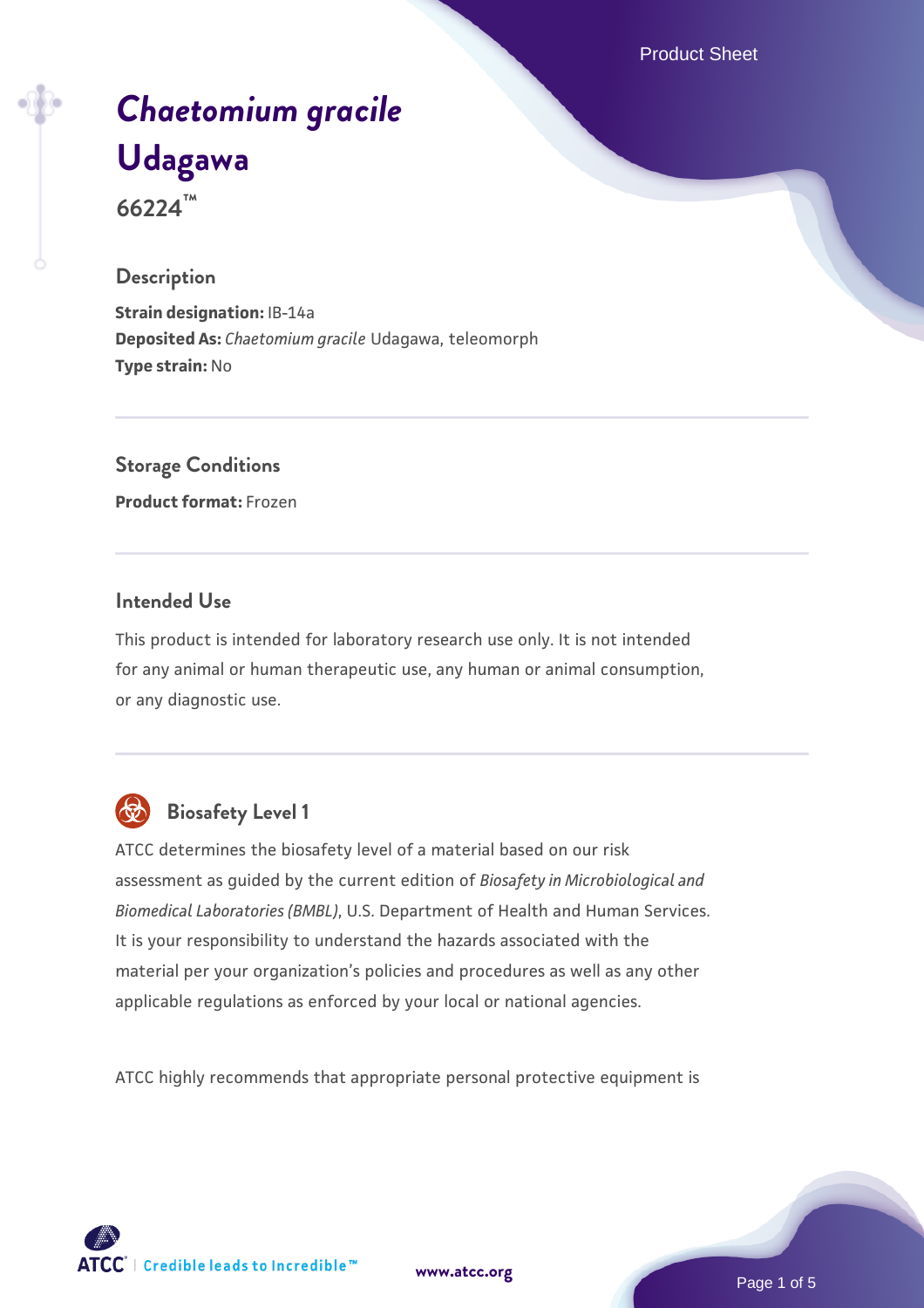#### **[Chaetomium gracile](https://www.atcc.org/products/66224) [Udagawa](https://www.atcc.org/products/66224) Product Sheet** Product Sheet **66224**

always used when handling vials. For cultures that require storage in liquid nitrogen, it is important to note that some vials may leak when submersed in liquid nitrogen and will slowly fill with liquid nitrogen. Upon thawing, the conversion of the liquid nitrogen back to its gas phase may result in the vial exploding or blowing off its cap with dangerous force creating flying debris. Unless necessary, ATCC recommends that these cultures be stored in the vapor phase of liquid nitrogen rather than submersed in liquid nitrogen.

#### **Certificate of Analysis**

For batch-specific test results, refer to the applicable certificate of analysis that can be found at www.atcc.org.

#### **Growth Conditions**

**Medium:**  [ATCC Medium 336: Potato dextrose agar \(PDA\)](https://www.atcc.org/-/media/product-assets/documents/microbial-media-formulations/3/3/6/atcc-medium-336.pdf?rev=d9160ad44d934cd8b65175461abbf3b9) **Temperature:** 24°C

#### **Material Citation**

If use of this material results in a scientific publication, please cite the material in the following manner: *Chaetomium gracile* Udagawa (ATCC 66224)

#### **References**

References and other information relating to this material are available at





**[www.atcc.org](http://www.atcc.org)**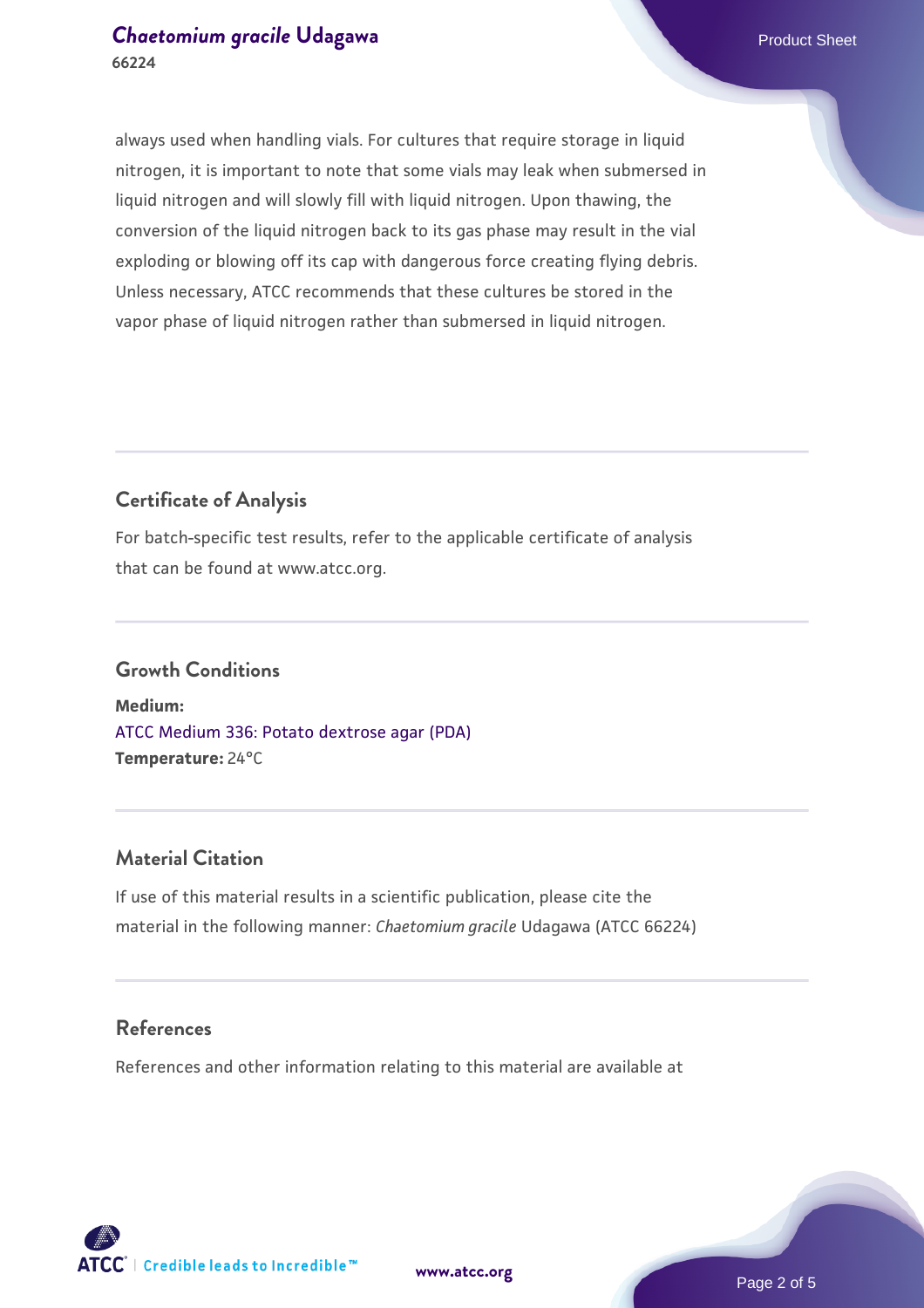### **[Chaetomium gracile](https://www.atcc.org/products/66224) [Udagawa](https://www.atcc.org/products/66224) Product Sheet** Product Sheet

**66224**

www.atcc.org.

#### **Warranty**

The product is provided 'AS IS' and the viability of ATCC® products is warranted for 30 days from the date of shipment, provided that the customer has stored and handled the product according to the information included on the product information sheet, website, and Certificate of Analysis. For living cultures, ATCC lists the media formulation and reagents that have been found to be effective for the product. While other unspecified media and reagents may also produce satisfactory results, a change in the ATCC and/or depositor-recommended protocols may affect the recovery, growth, and/or function of the product. If an alternative medium formulation or reagent is used, the ATCC warranty for viability is no longer valid. Except as expressly set forth herein, no other warranties of any kind are provided, express or implied, including, but not limited to, any implied warranties of merchantability, fitness for a particular purpose, manufacture according to cGMP standards, typicality, safety, accuracy, and/or noninfringement.

#### **Disclaimers**

This product is intended for laboratory research use only. It is not intended for any animal or human therapeutic use, any human or animal consumption, or any diagnostic use. Any proposed commercial use is prohibited without a license from ATCC.

While ATCC uses reasonable efforts to include accurate and up-to-date information on this product sheet, ATCC makes no warranties or representations as to its accuracy. Citations from scientific literature and patents are provided for informational purposes only. ATCC does not warrant that such information has been confirmed to be accurate or complete and



**[www.atcc.org](http://www.atcc.org)**

Page 3 of 5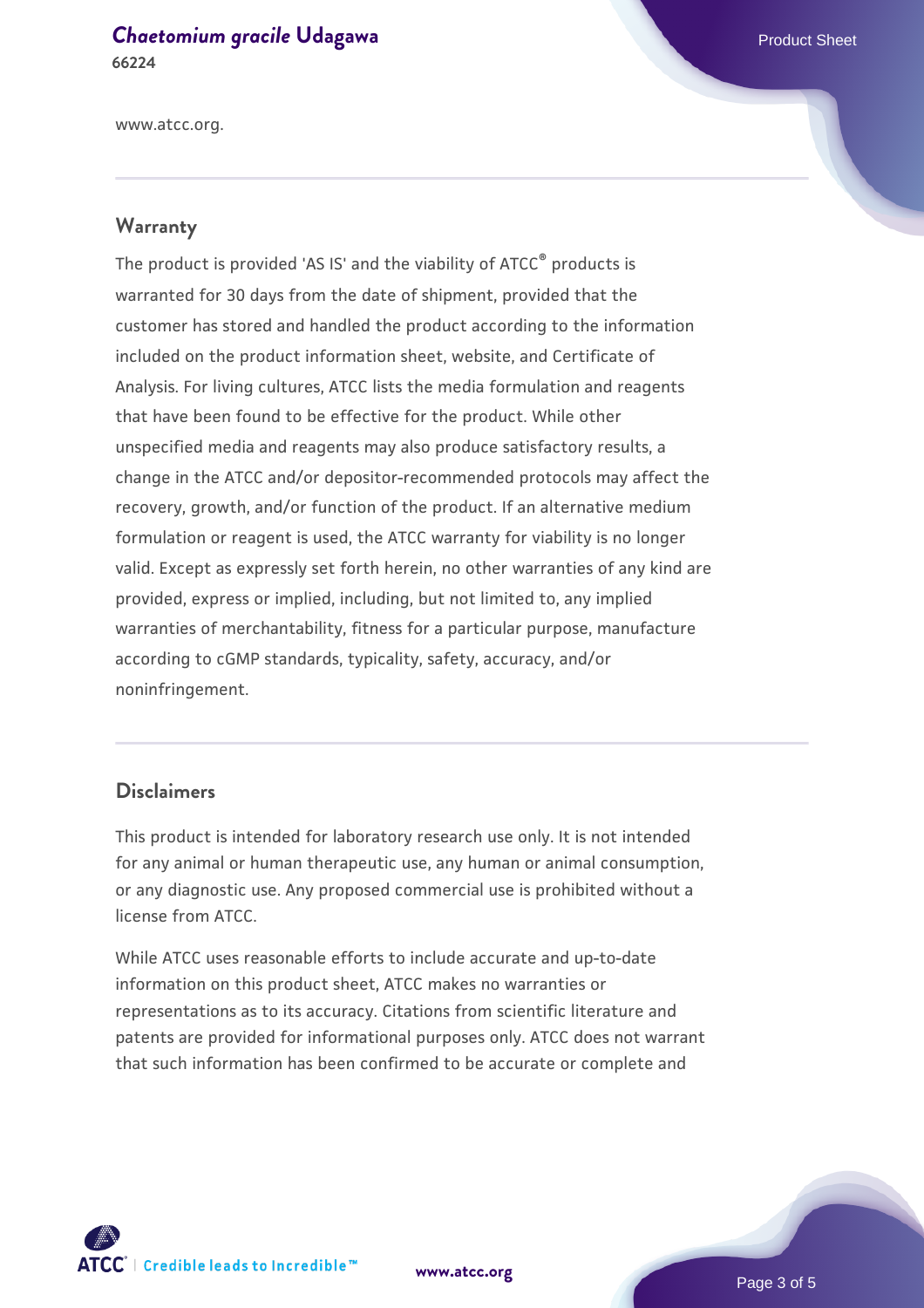the customer bears the sole responsibility of confirming the accuracy and completeness of any such information.

This product is sent on the condition that the customer is responsible for and assumes all risk and responsibility in connection with the receipt, handling, storage, disposal, and use of the ATCC product including without limitation taking all appropriate safety and handling precautions to minimize health or environmental risk. As a condition of receiving the material, the customer agrees that any activity undertaken with the ATCC product and any progeny or modifications will be conducted in compliance with all applicable laws, regulations, and guidelines. This product is provided 'AS IS' with no representations or warranties whatsoever except as expressly set forth herein and in no event shall ATCC, its parents, subsidiaries, directors, officers, agents, employees, assigns, successors, and affiliates be liable for indirect, special, incidental, or consequential damages of any kind in connection with or arising out of the customer's use of the product. While reasonable effort is made to ensure authenticity and reliability of materials on deposit, ATCC is not liable for damages arising from the misidentification or misrepresentation of such materials.

Please see the material transfer agreement (MTA) for further details regarding the use of this product. The MTA is available at www.atcc.org.

#### **Copyright and Trademark Information**

© ATCC 2021. All rights reserved. ATCC is a registered trademark of the American Type Culture Collection.

#### **Revision**

This information on this document was last updated on 2021-05-19

#### **Contact Information**